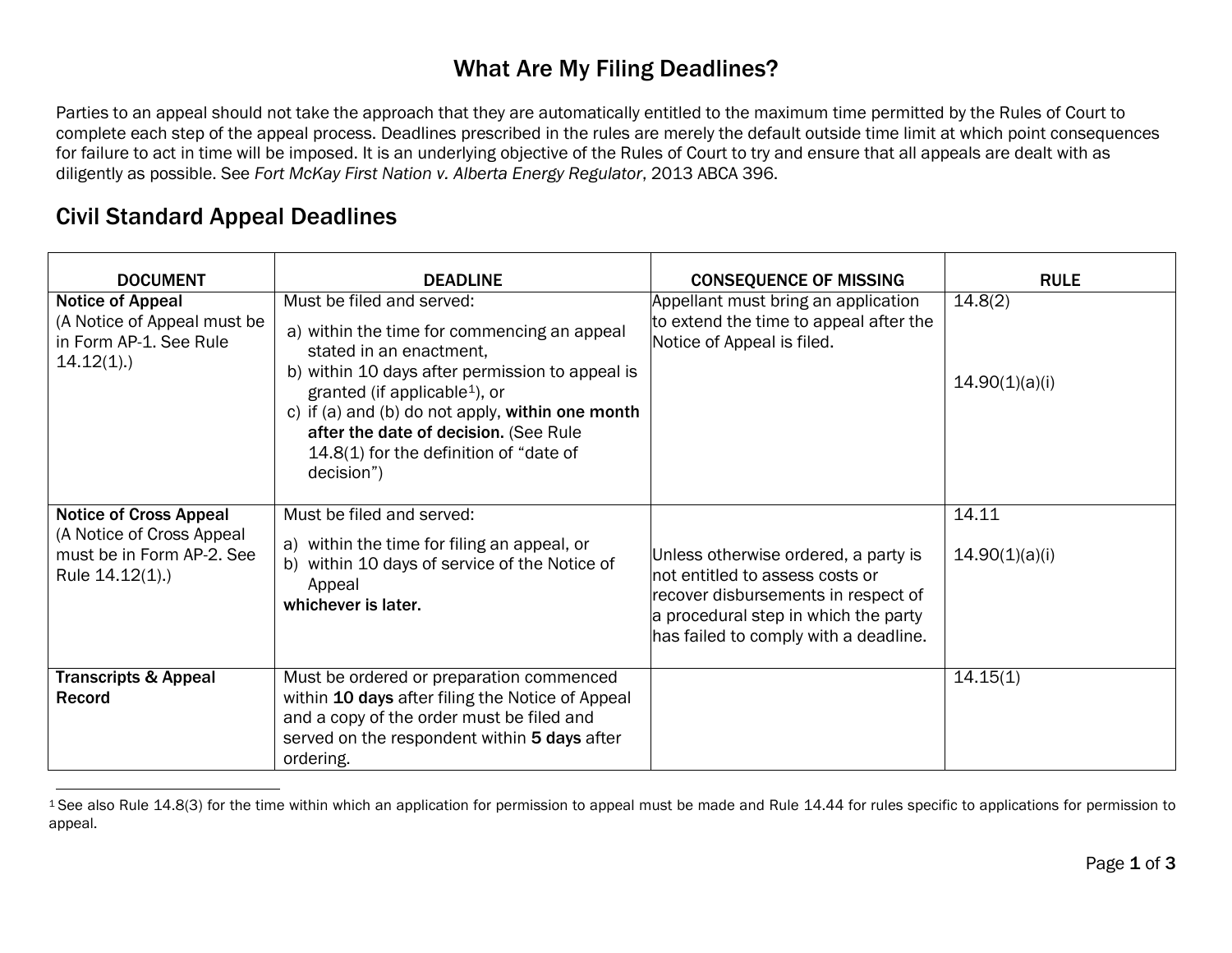| <b>DOCUMENT</b>                                                                                                                        | <b>DEADLINE</b>                                                                                                                                                | <b>CONSEQUENCE OF MISSING</b>                                                                                                                                                                                                                                                                                | <b>RULE</b>                                                                                               |
|----------------------------------------------------------------------------------------------------------------------------------------|----------------------------------------------------------------------------------------------------------------------------------------------------------------|--------------------------------------------------------------------------------------------------------------------------------------------------------------------------------------------------------------------------------------------------------------------------------------------------------------|-----------------------------------------------------------------------------------------------------------|
|                                                                                                                                        | Must be filed and served:<br>a) forthwith after they are prepared, and<br>b) not later than 4 months from the date on<br>which the Notice of Appeal was filed. | or the appeal will be struck<br>Unless otherwise ordered, a party is<br>not entitled to assess costs or<br>recover disbursements in respect of<br>a procedural step in which the party<br>has failed to comply with a deadline.                                                                              | 14.16(3), 14.64(a)<br>14.90(1)(a)(i)                                                                      |
| <b>Appellant's Factum,</b><br><b>Extracts of Key Evidence</b><br>and Book of Authorities                                               | Must be filed and served before the earlier of:<br>a) 2 months after the Appeal Record is filed,<br>and<br>b) 6 months after the Notice of Appeal is filed.    | or the appeal will be struck<br>Unless otherwise ordered, a party is<br>not entitled to assess costs or<br>recover disbursements in respect of<br>a procedural step in which the party<br>has failed to comply with a deadline.                                                                              | $14.23(1) - Factor$<br>$14.27(3)$ - Extracts<br>$14.30(2)$ - Authorities<br>14.64(b)(i)<br>14.90(1)(a)(i) |
| Respondent's Factum,<br><b>Extracts of Key Evidence</b><br>and Book of Authorities (or<br>letter of intention not to file<br>a factum) | Must be filed and served within 2 months of<br>service of the appellant's factum                                                                               | or the respondent will not be<br>permitted to present oral argument<br>unless the panel orders otherwise.<br>Unless otherwise ordered, a party is<br>not entitled to assess costs or<br>recover disbursements in respect of<br>a procedural step in which the party<br>has failed to comply with a deadline. | $14.23(2) - Factor$<br>$14.27(3)$ - Extracts<br>$14.30(2)$ - Authorities<br>14.23(3)<br>14.90(1)(a)(i)    |
| <b>Reply Factum (or letter of</b><br>intention not to file a reply<br>factum)<br>(only permitted where a                               | Must be filed and served within 10 days of<br>service of the respondent's factum.                                                                              | Unless otherwise ordered, a party is<br>not entitled to assess costs or                                                                                                                                                                                                                                      | 14.23(4)<br>14.90(1)(a)(i)                                                                                |